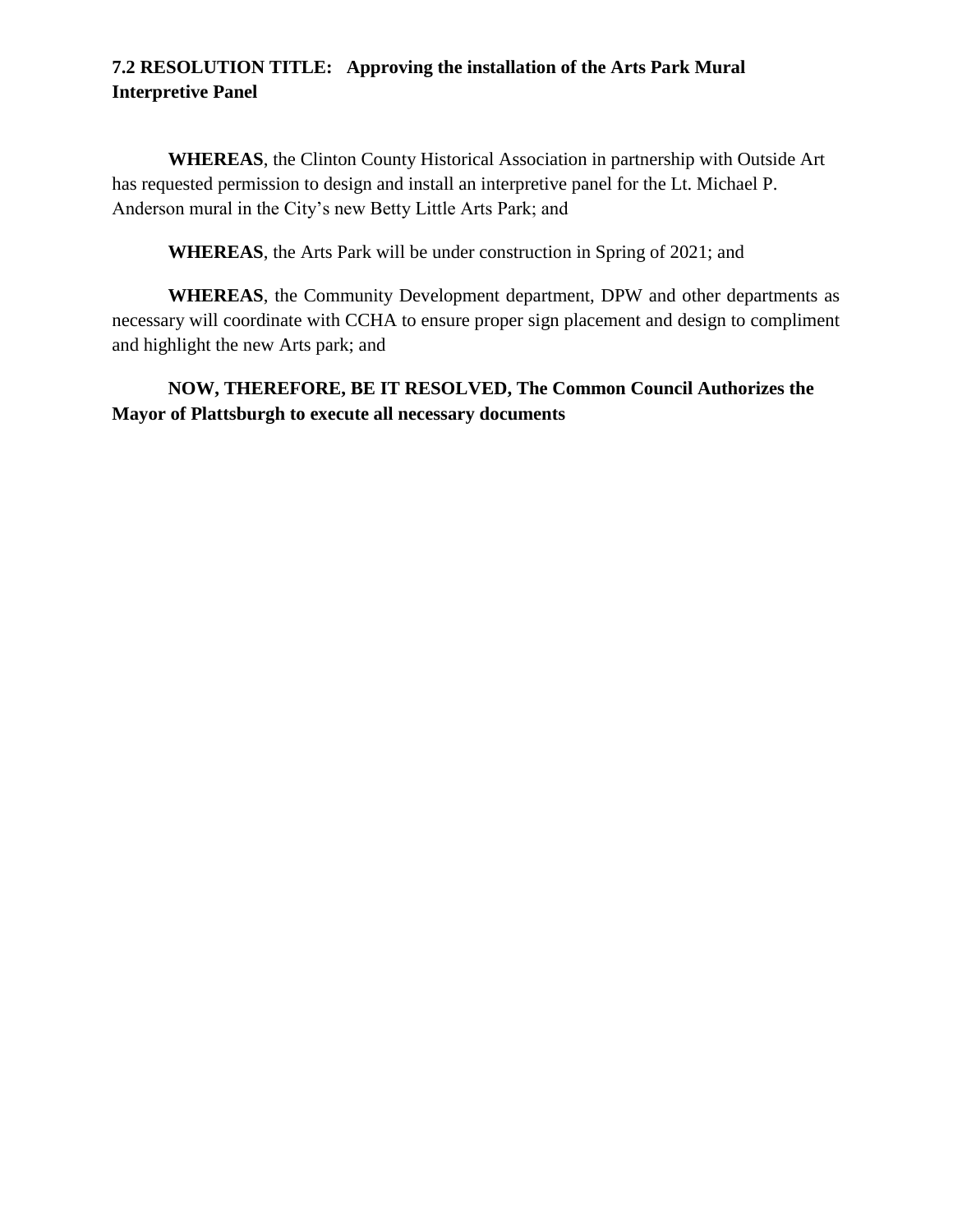#### **7.3 RESOLUTION TITLE: Authorizing the transfer of funds to cover various City Hall Window capital projects**

#### **2020 Public Service Buildings (H5110.76)**

**WHEREAS, the following resolution was adopted on February 4<sup>th</sup>, 2021, and** 

WHEREAS, the Capital Expenditure Plan adopted December 12<sup>th</sup>, 2019, includes a Public Service Buildings category, and

**WHEREAS**, the Infrastructure Division desires to establish a 2020 Public Service Buildings project for items included in the Public Service Buildings category of the Capital Expenditure Plan adopted December 12<sup>th</sup>, 2019, and

**WHEREAS,** the cost of the 2020 Public Service Buildings project has been estimated by the Infrastructure Division for the costs of the planned expenditures as noted below to purchase items included in the expenditure plan for 2020, and is being revised for 2021, as follows:

|                                                                                         | 2020<br><b>Capital</b><br><b>Cost</b>       | 2020<br><b>Estimated</b><br><b>Cost</b>     | 2021<br><b>Revised</b><br><b>Cost</b> |
|-----------------------------------------------------------------------------------------|---------------------------------------------|---------------------------------------------|---------------------------------------|
| <b>Building Improvements</b><br>Fire Station 2 ramp<br><b>Replace City Hall windows</b> | \$<br>50,000<br>35,000<br>300,000           | \$<br>50,000<br>35,000<br>300,000           | \$<br>50,000<br>35,000                |
| Total                                                                                   | \$<br>385,000                               | 385,000<br>S                                | 85,000                                |
| Project Funding:                                                                        |                                             |                                             |                                       |
| <b>Water Fund</b><br>Sewer Fund<br><b>General Fund</b><br><b>DASNY Grant</b>            | \$<br>16,667<br>16,667<br>51,666<br>300,000 | \$<br>16,667<br>16,667<br>51,666<br>300,000 | \$<br>16,667<br>16,667<br>51,666      |
| Total                                                                                   | 385,000                                     | 385,000                                     | 85,000                                |

Now therefore,

**BE IT RESOLVED**, by the Common Council of the City of Plattsburgh, New York, this 4<sup>th</sup> day of February 2021, as follows: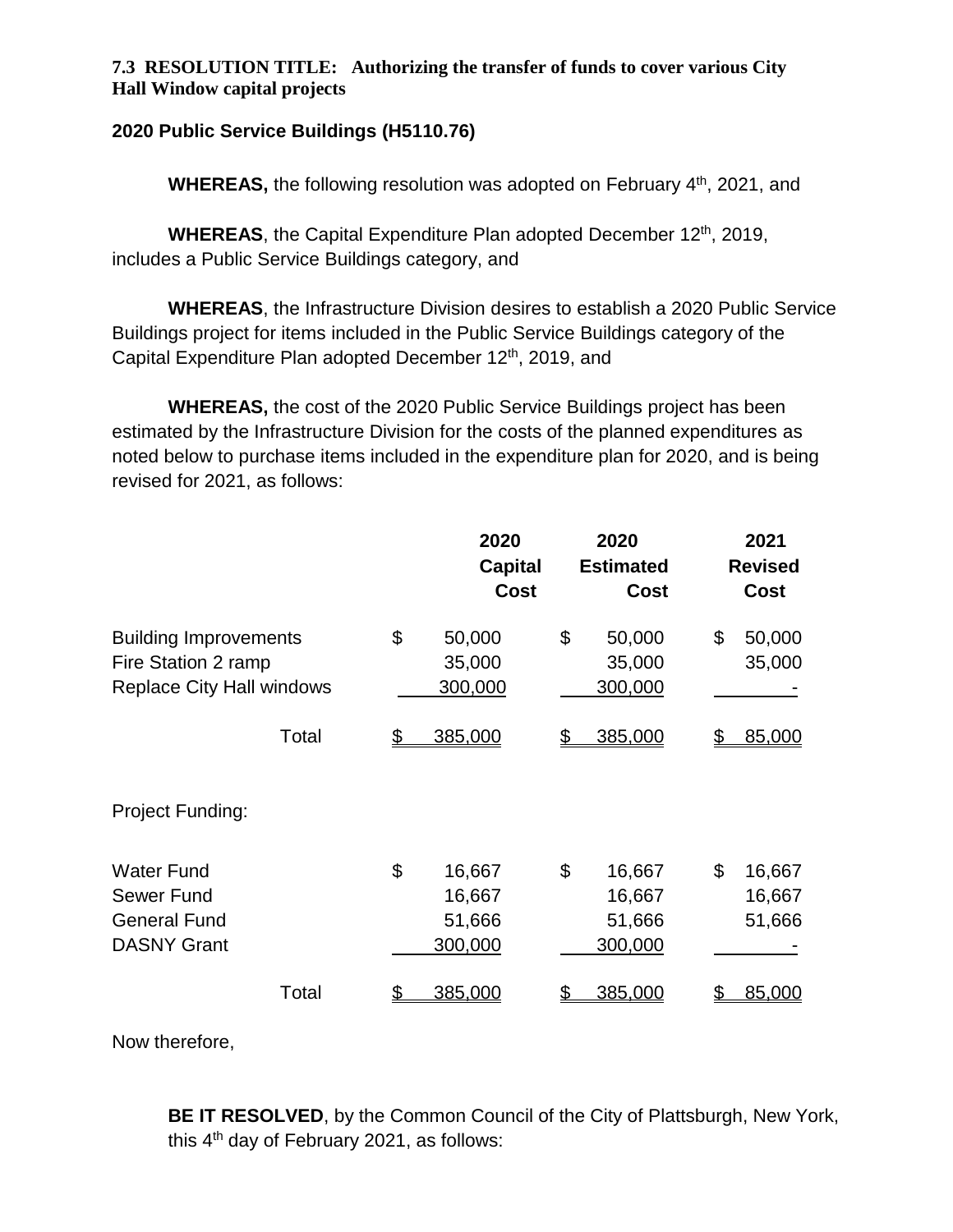- 1) That, the amount of Eighty-five Thousand and 00/100 (\$85,000.00) Dollars is hereby appropriated for the capital project **2020 Public Service Buildings (H5110.76)** for the revised cost of the improvements listed above and is hereby authorized to be expended for such purpose.
- 2) That, Sixteen Thousand Six Hundred Sixty-seven and 00/100 (\$16,667.00) Dollars of such appropriation be provided by the Water Fund.
- 3) That, Sixteen Thousand Six Hundred Sixty-seven and 00/100 (\$16,667.00) Dollars of such appropriation be provided by the Sewer Fund.
- 4) That, Fifty-one Thousand Six Hundred Sixty-six and 00/100 (\$51,666.00) Dollars of such appropriation will be provided by an advance from the General Fund, but that such advance is to be repaid to the General Fund by year end through funding of this portion of the project with Bond Anticipation Notes or Serial Bonding.
- 5) That, this resolution takes effect immediately.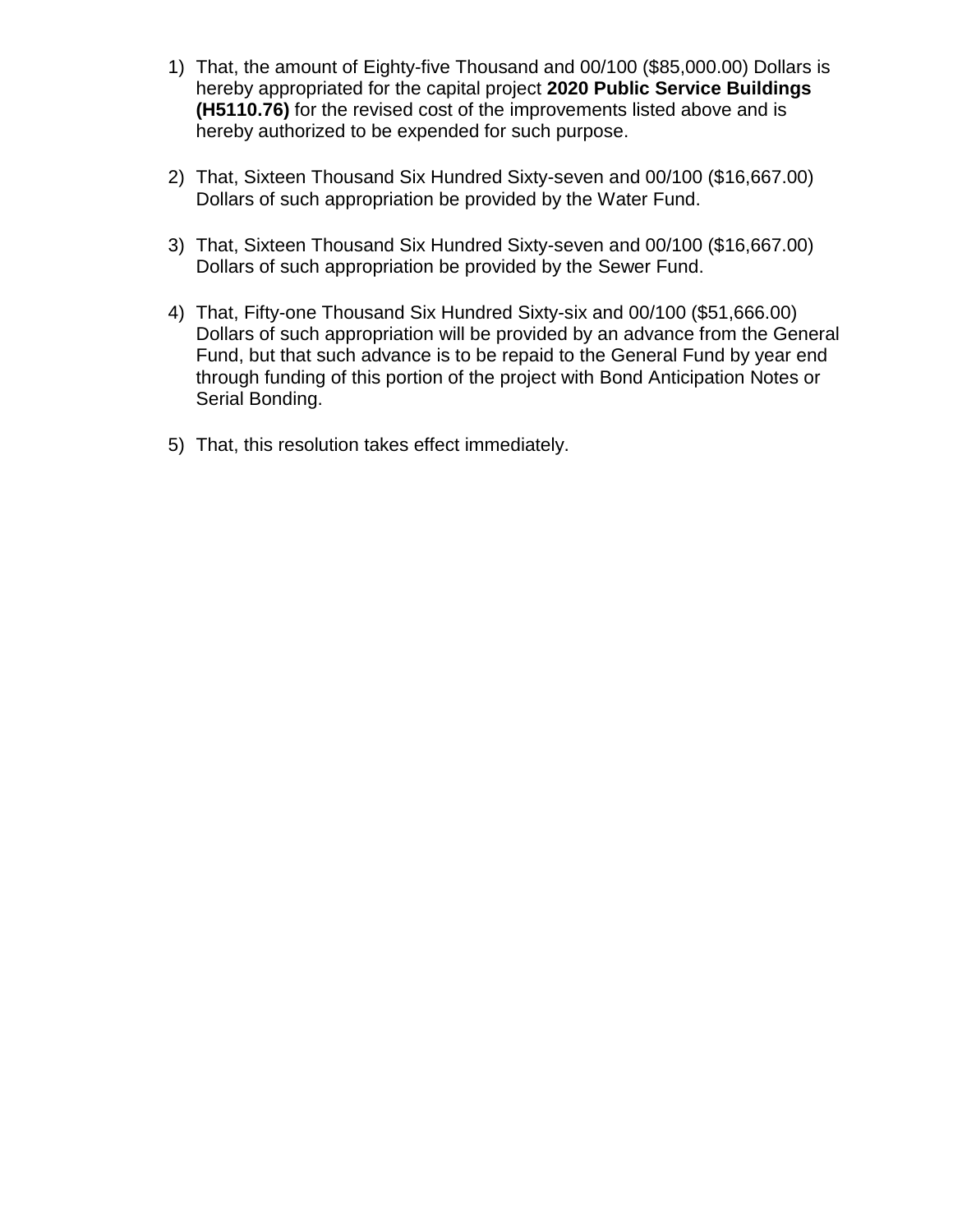**WHEREAS,** the following resolution was adopted on February 4<sup>th</sup>, 2021, and

WHEREAS, the Capital Expenditure Plan adopted December 23<sup>rd</sup>, 2014, included a Public Service Buildings category, and

**WHEREAS**, the Infrastructure Division is revising the 2015 Building Improvements project for items not included in the Public Service Buildings category of the Capital Expenditure Plan adopted December 23rd, 2014, and

**WHEREAS,** the cost of the 2015 Building Improvements project had been estimated by the Engineering and Planning Department for the costs to implement the improvements during 2015, and has been requested to again be revised by the Infrastructure Division in 2019, and again be revised in 2021, as follows:

|                                                                          |     | 2015<br><b>Capital</b><br>Plan | 2015<br><b>Estimated</b><br><b>Cost</b> | 2015<br><b>Revised</b><br><b>Cost</b> | 2019<br><b>Revised</b><br><b>Cost</b> | 2021<br><b>Revised</b><br><b>Cost</b> |
|--------------------------------------------------------------------------|-----|--------------------------------|-----------------------------------------|---------------------------------------|---------------------------------------|---------------------------------------|
| City Hall $-$<br>roof, drainage & exterior                               | \$  | 100,000                        | \$<br>100,000 \$                        | 100,000                               | \$100,000                             | \$<br>1,617                           |
| City Hall $-$                                                            |     | 100,000                        | 100,000                                 | 100,000                               | 100,000                               | 113,279                               |
| floors, finishes & painting<br>City Hall $-$<br>energy, lights & windows |     | 100,000                        | 100,000                                 | 100,000                               | 400,000                               | 502,568                               |
| <b>Plant Building</b>                                                    |     |                                |                                         | 50,000                                | 50,000                                | 32,536                                |
| Improvements (DPW)<br>Total                                              | \$. | 350,000                        | \$<br>350,000                           | \$<br>350,000                         | \$650,000                             | \$ 650,000                            |
| Project Funding:                                                         |     |                                |                                         |                                       |                                       |                                       |
| <b>General Fund</b><br><b>DASNY SAM Grant</b>                            | \$  | 350,000                        | \$<br>350,000                           | \$                                    | 350,000 \$ 350,000<br>300,000         | \$<br>350,000<br>300,000              |
| Total                                                                    |     | 350,000                        | 350,000                                 | \$                                    | 350,000 \$ 650,000                    | 650,000<br>\$                         |

Now therefore,

BE IT RESOLVED, by the Common Council of the City of Plattsburgh, New York, this 4<sup>th</sup> day of February 2021, as follows:

6) That, the amount of Six Hundred Fifty Thousand and 00/100 (\$650,000.00) Dollars is hereby appropriated for the revised capital project **2015 Building Improvements (H5110.51)** for the cost of the improvements revised above and is hereby authorized to be expended for such purpose.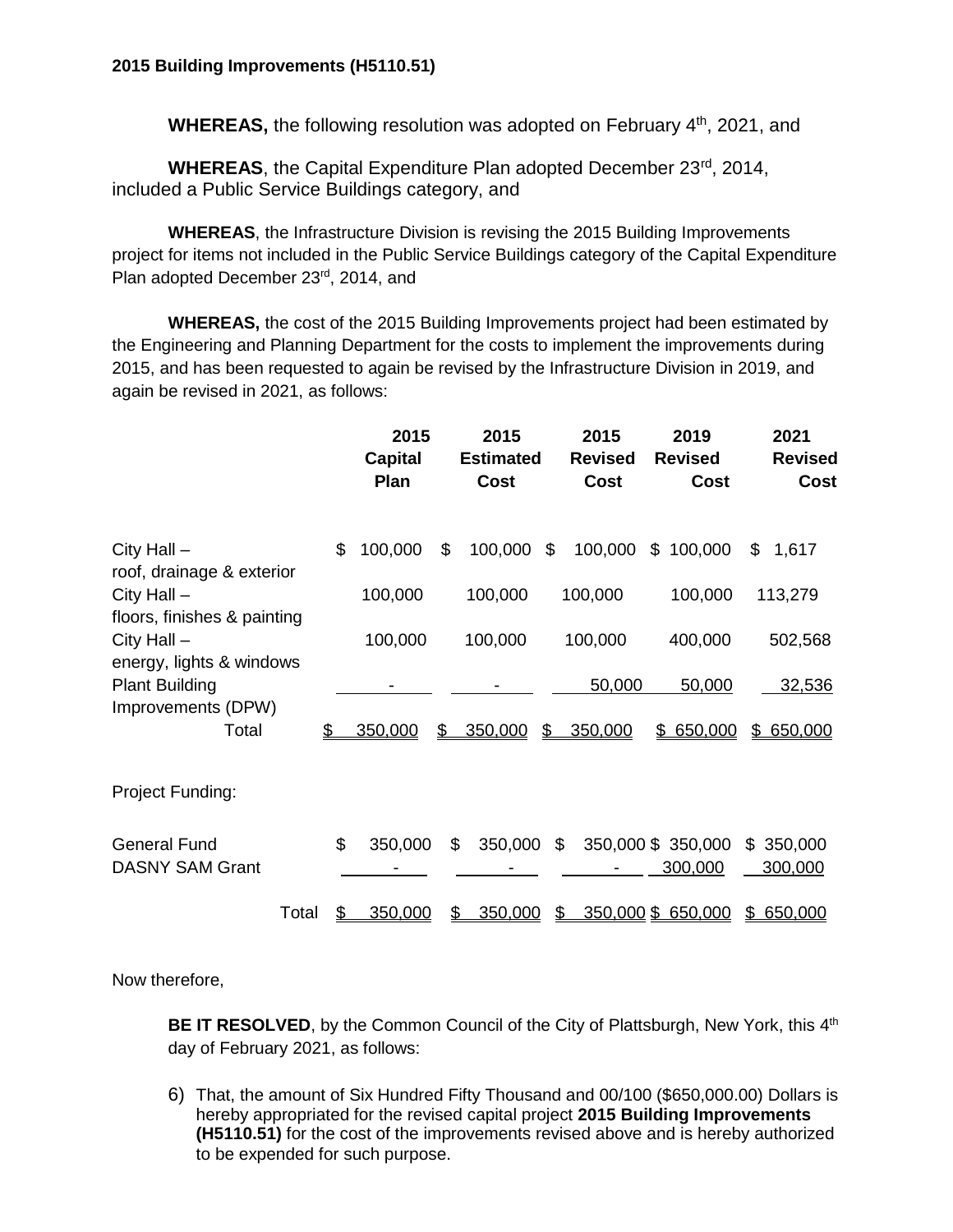- 7) That, the amount of Three Hundred Fifty Thousand and 00/100 (\$350,000.00) Dollars of such appropriation be provided by an advance from the General Fund, but that such advance is to be repaid to the General Fund by year end through funding of this portion of the project with Bond Anticipation Notes or Serial Bonding.
- 8) That, the amount of Three Hundred Thousand and 00/100 (\$300,000.00) Dollars of such appropriation be provided by a grant from the Dormitory Authority of the State of New York (DASNY) under the State and Municipal Facilities Program (SAM) secured by the City on April 18<sup>th</sup>, 2018, and expiring on April 18<sup>th</sup>, 2021.
- 9) That, this resolution takes effect immediately.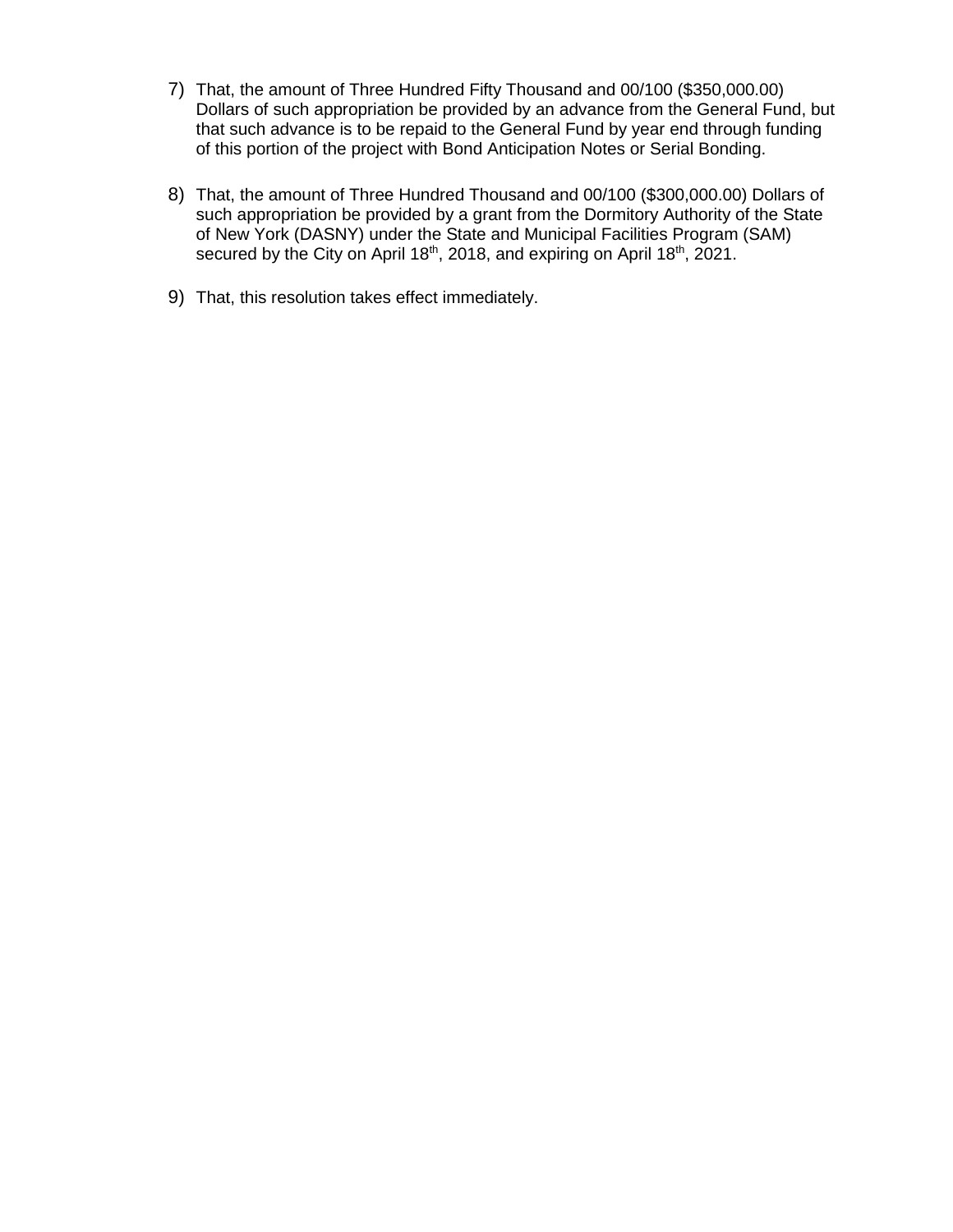#### **7.4 RESOLUTION TITLE: Resolution authorizing the Mayor to sign a Shared Services Agreement with The New York State Department of Transportation (NYSDOT).**

WHEREAS, The New York State Department of Transportation (NYSDOT) is committed to assisting their Municipal partners in responding to emergencies that affect the transportation system. In the event that the local Highway System is impacted by an event, NYSDOT forces can normally only offer assistance when a Governor's Emergency Declaration has been made;

WHEREAS, In the absence of a Governor's Emergency Declaration and/or suspension of Highway Law 455, NYSDOT forces can assist local Municipalities with issues on the local Highway System if a Shared Services Agreement has been entered into between the Municipality and New York State. By executing an Agreement beforehand, emergency needs on your Highway System can be addressed without having to wait for paperwork to be processed or an Emergency Declaration to be enacted;

WHEREAS, The City of Plattsburgh and the New York State Department of Transportation currently have and Emergency Shared Services Agreement which has expired or will expire in 2021;

WHEREAS, In order to have continued coverage of said agreement, The NYSDOT is hereby inviting the City of Plattsburgh to renew at this time.

#### **NOW, THEREFORE, BE IT RESOLVED, The Common Council Authorizes the Mayor of Plattsburgh to execute all necessary documents for the following contract:**

| Contractor:                | New York State Department of Transportation (NYSDOT) |
|----------------------------|------------------------------------------------------|
| Service:                   | <b>Emergency Shared Services Agreement</b>           |
| Rate:                      | N/A                                                  |
| Mileage:                   | N/A                                                  |
| <b>Contract Amount:</b>    | N/A                                                  |
| City Revenue:              | Up to $$25,000$ , if applicable                      |
| Period:                    | 4 Years                                              |
| New/Renewal:               | <b>RENEWAL</b>                                       |
| Previous Year's Cost:      | \$0                                                  |
| Previous Year's City Cost: | \$0                                                  |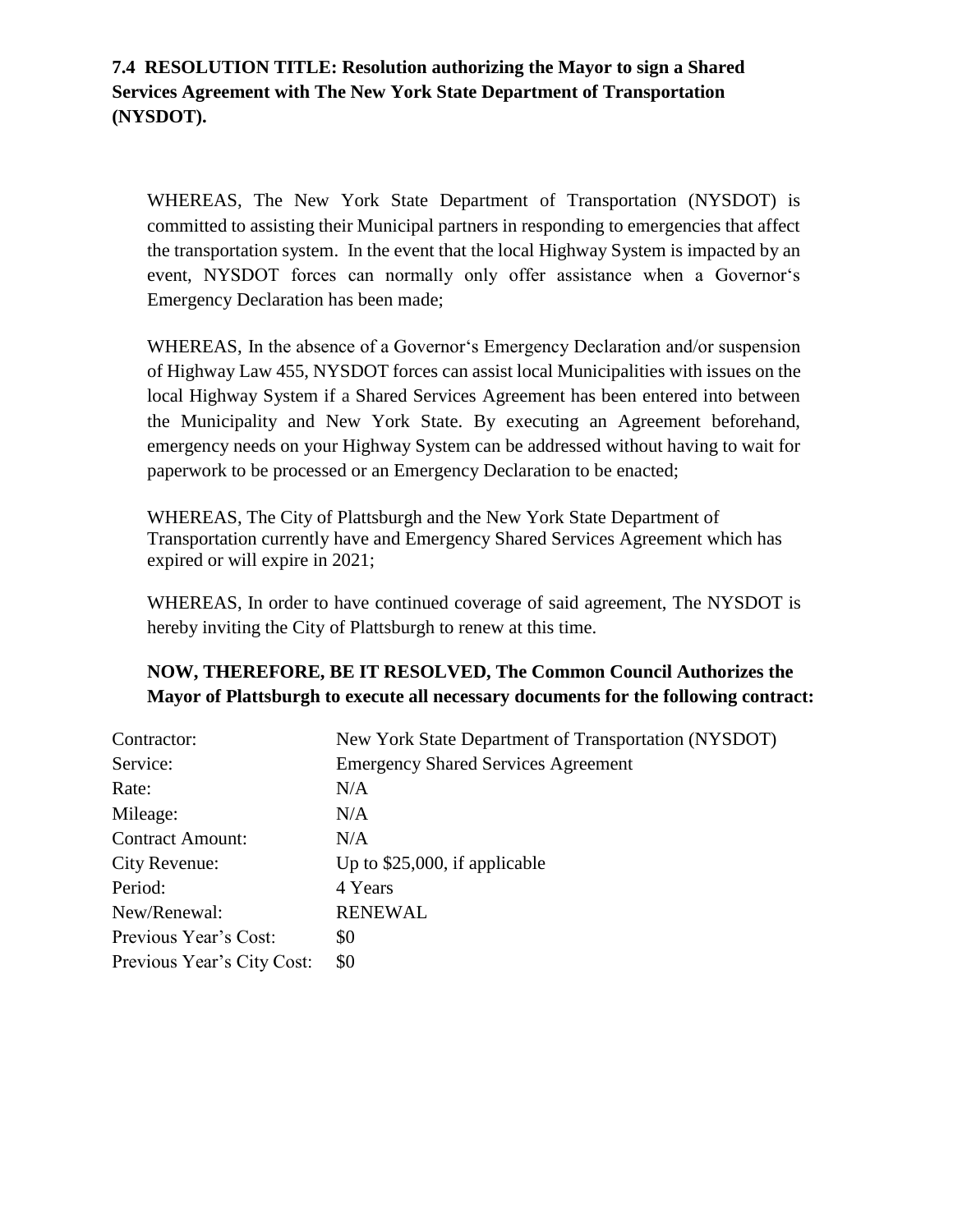**7.5 RESOLUTION TITLE: Revising Resolution dated July 11, 2019 to authorize Mayor Rosenquest to sign and execute all necessary agreements, certifications or reimbursement requests for Federal Aid and/or Marchiselli Aid on Behalf of the City of Plattsburgh for the Pedestrian Safety Action Plan (PSAP) Grant.** 

> WHEREAS, a Project for the City of Plattsburgh Pedestrian Crossing Signal Improvement Project. P.I.N. 70PS03 (the Project") is eligible for funding under Title 23 U.S. Code, as amended, that calls for the apportionment of the costs such program to be borne at the ratio of 100% Federal funds and 0% non-federal funds; and

WHEREAS, the City of Plattsburgh desires to advance the Project by making a commitment of 100% of the non-federal share of the costs

NOW, THEREFORE, the Common Council of the City of Plattsburgh, duly convened does hereby

RESOLVE, that the Common Council of the City of Plattsburgh hereby approves the above-subject project; and it is hereby further

RESOLVED, that the Common Council of the City of Plattsburgh hereby authorizes the Chamberlain of the City of Plattsburgh to pay in the first instance 100% of the federal and non-federal share of the cost of work for the Project or portions thereof; and it is further

RESOLVED, that the sum of \$576,000 is hereby appropriated from the City of Plattsburgh and made available to cover the cost of participation in the above phase of the Project; and it is further

RESOLVED, that in the event the full federal and non-federal share costs of the project exceeds the amount appropriated above, the Common Council of the City of Plattsburgh shall convene as soon as possible to appropriate said excess amount immediately upon the notification by the New York State Department of Transportation thereof, and it is further

RESOLVED, that the Mayor is hereby authorized to execute all necessary Agreements, certifications or reimbursement requests for Federal Aid and/or Marchiselli Aid on behalf of the City of Plattsburgh with the New York State Department of Transportation in connection with the advancement or approval of the Project and providing for the administration of the Project and the municipality's first instance funding of project costs and permanent funding of the local share of federal-aid and state-aid eligible Project costs and all Project costs within appropriations therefore that are not so eligible, and it is further

RESOLVED, that a certified copy of this resolution be filed with the New York State Commissioner of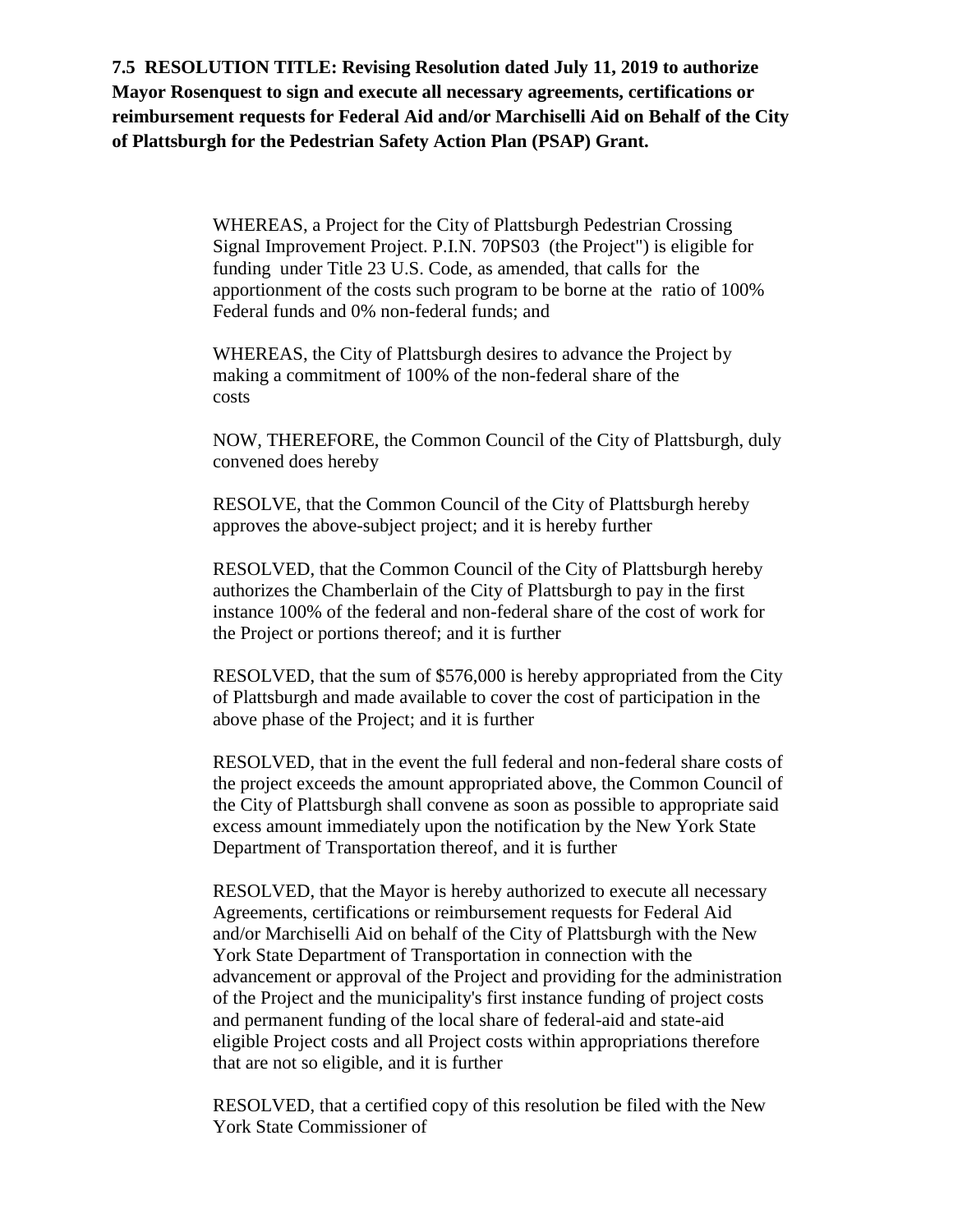Transportation by attaching it to any necessary Agreement in connection with the Project. and it is further

RESOLVED, this Resolution shall take effect immediately.

# **NOW, THEREFORE, BE IT RESOLVED, The Common Council Authorizes the Mayor of Plattsburgh to execute all necessary documents/the following change order/the following contract:**

| Contractor:                | New York State Department of Transportation (NYSDOT) |
|----------------------------|------------------------------------------------------|
| Service:                   | Federal Aid and/or Marchiselli Aid                   |
| Rate:                      | \$576,000 Grant Award                                |
| Mileage:                   | N/A                                                  |
| <b>Contract Amount:</b>    | \$576,000 Grant Award                                |
| City Cost:                 | \$0                                                  |
| Period:                    | N/A                                                  |
| New/Renewal:               | <b>RENEWAL</b>                                       |
| Previous Year's Cost:      | N/A                                                  |
| Previous Year's City Cost: | N/A                                                  |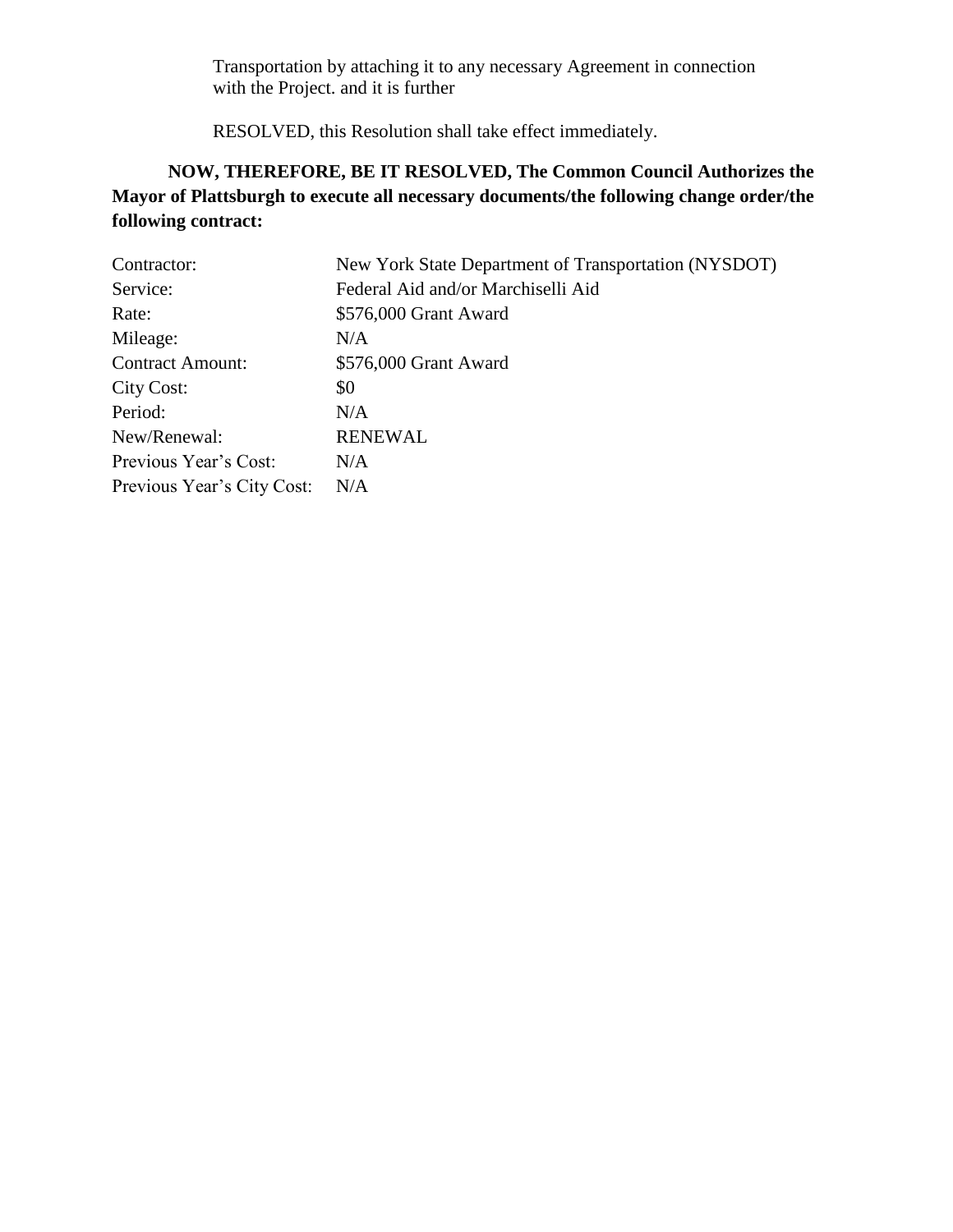**7.6 RESOLUTION TITLE: Resolution authorizing the Department of Public Works to advertise for bids for construction of the Pedestrian Safety Action Plan (PSAP) Project.**

**WHEREAS**, On June 11, 2018 the City of Plattsburgh was awarded \$576,000 for the Pedestrian Safety Action Plan (PSAP) Grant; and

**WHEREAS**, at the July 11, 2019 meeting of the City of Plattsburgh Common Council the City of Plattsburgh approved the appropriation of funds for the PSAP Project and awarded the project design contract to C&S Engineers; and

**WHEREAS**, C&S Engineers have completed the design phase of the PSAP Project and NYSDOT has authorized funding for the project;

**NOW, THEREFORE, BE IT RESOLVED,** that the City of Plattsburgh Common Council hereby authorizes the Department of Public Works to advertise for bid for the construction phase of the PSAP Grant Project for a 4 week period.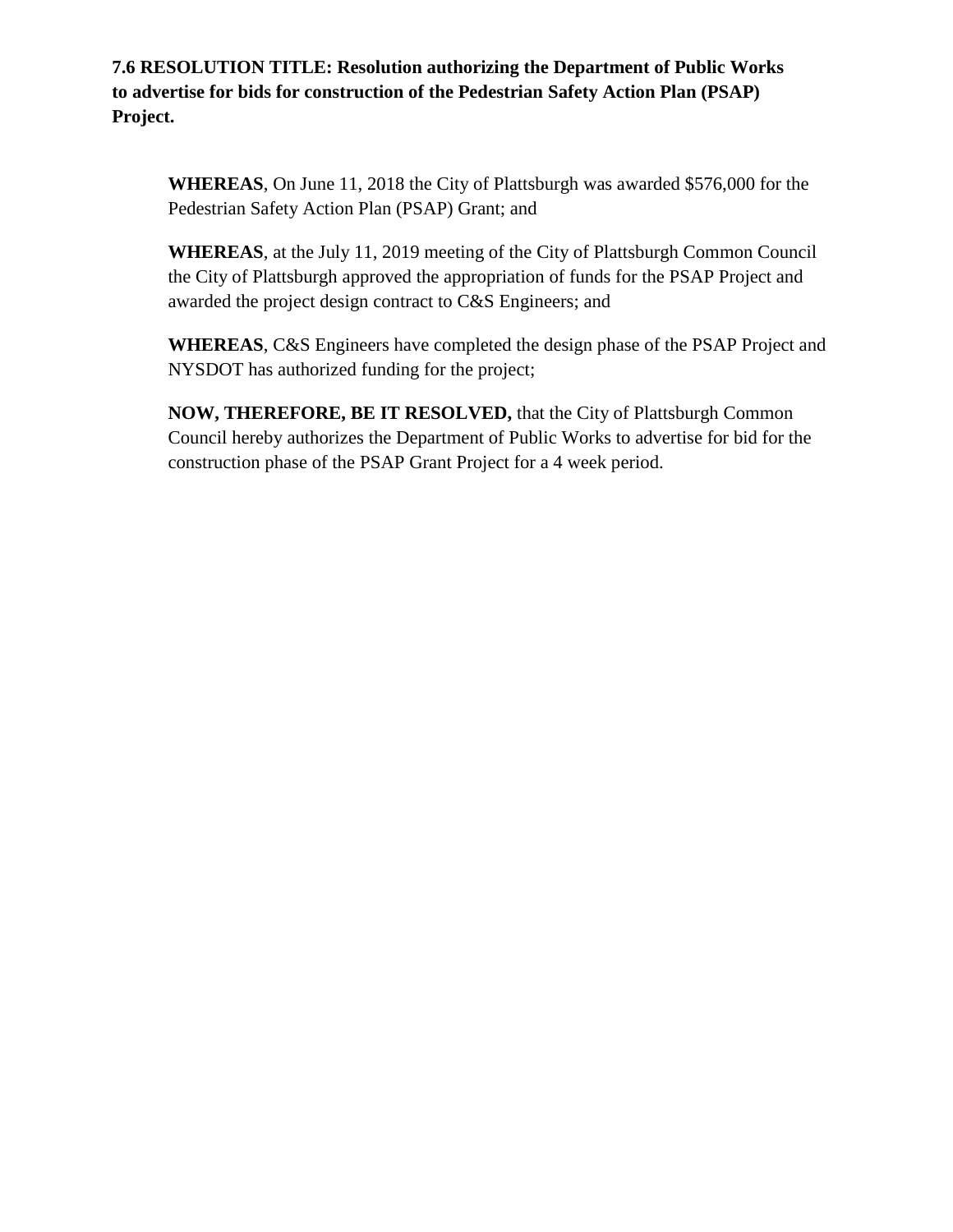#### **7.7 RESOLUTION TITLE: City of Plattsburgh Adoption of a Complete Streets Policy**

**WHEREAS**, a "Complete Street" is a roadway planned and designed to consider the safe, convenient access and mobility of all roadway users of all ages and abilities. This includes pedestrians, bicyclists, public transportation riders, and motorists; it includes children, the elderly, and persons with disabilities; and

**WHEREAS**, a Complete Street roadway design features include sidewalks, lane striping, bicycle lanes, paved shoulders suitable for use by bicyclists, signage, crosswalks, pedestrian control signals, bus pull-outs, curb cuts, raised crosswalks, ramps and traffic calming measures; and

**WHEREAS**, a 2015 Smart Growth America Study of completed projects found that "Complete Streets projects improve safety for everyone, increase biking and walking, and show a mix of increases and decreases in automobile traffic, depending in part on the project goal." The New York City Department of Transportation found "convincing evidence that improved accessibility and a more welcoming street environment, generated increases in retail sales in project areas; and

**WHEREAS**, on August 15, 2011 Governor Andrew M. Cuomo signed the Complete Streets Act (Chapter 398, Laws of New York), which requires state, county and local agencies to consider the convenience and mobility of all users when developing transportation projects that receive state and federal funding; and

**WHEREAS**, promoting pedestrian, bicycle and public transportation travel as an alternative to the automobile promotes healthy living, reduces negative environmental impacts and is less costly to the commuter; and

**WHEREAS**, the City of Plattsburgh is dedicated to providing safe, convenient access and mobility to the roadways for all ages and abilities.

**NOW, THEREFORE, BE IT RESOLVED,** that the City of Plattsburgh will, to the extent reasonable and affordable, view all transportation improvements as opportunities to improve safety, access, and mobility for all travelers in the City of Plattsburgh and recognizes bicycle, pedestrian and transit modes as integral elements of the transportation system; and

**BE IT FURTHER RESOLVED,** that the City of Plattsburgh will make Complete Streets practices a routine part of everyday operation, will approach every transportation project and program as an opportunity to improve public (and private) streets and the transportation network for all users, and will work in coordination with other departments, agencies and jurisdictions to achieve Complete Streets; and

**BE IT FURTHER RESOLVED,** that the City of Plattsburgh will consider incorporating Complete Street design features and practices in the planning, design, approval and implementation process for any construction, reconstruction, retrofit, maintenance,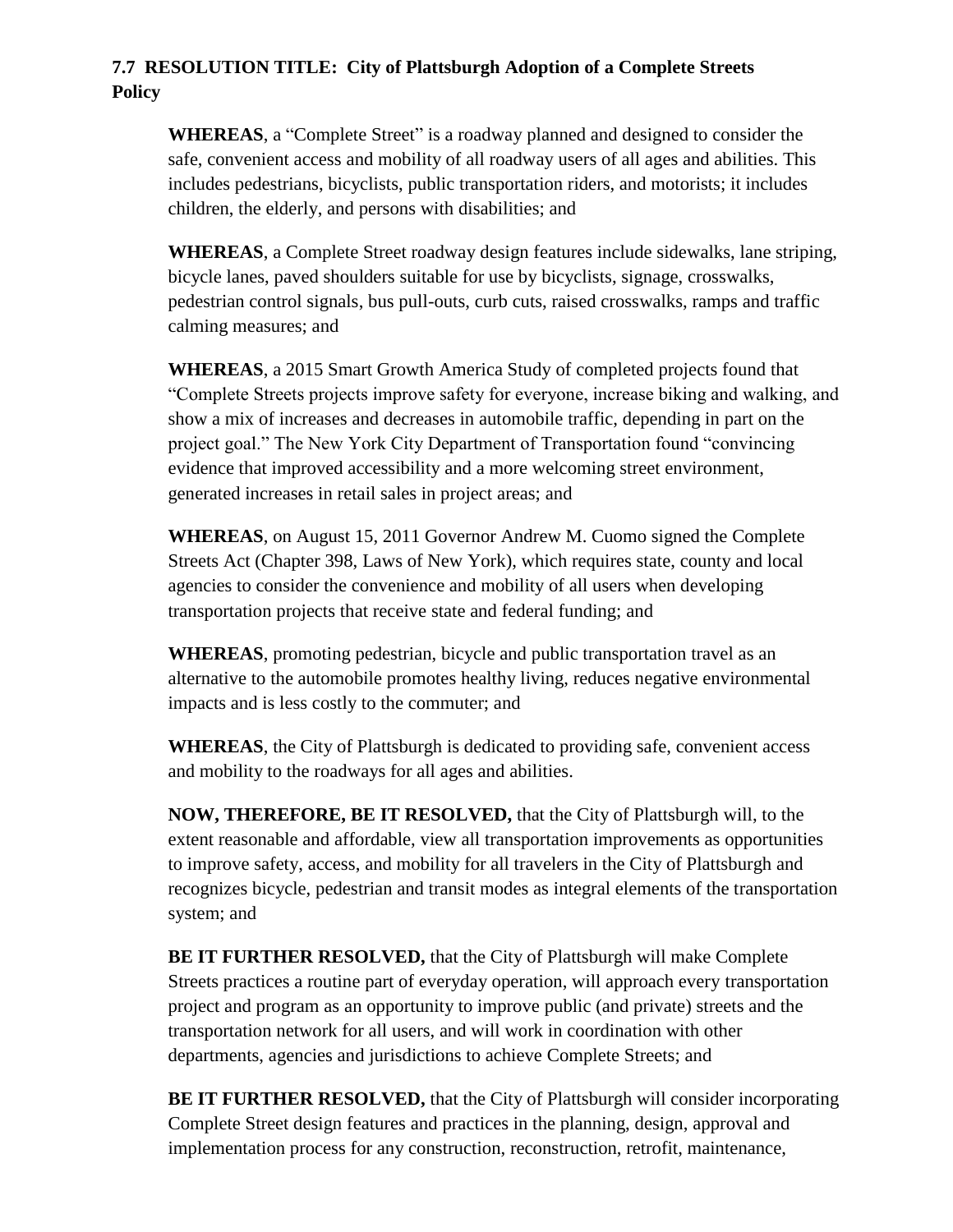alteration, or repair of streets, bridges or other portions of the transportation network whenever feasible; and

**BE IT FURTHER RESOLVED,** that a Complete Streets Report will be completed by City of Plattsburgh staff for every relevant construction or planning project; and

**BE IT FURTHER RESOLVED, that the City of Plattsburgh recognizes that some** roadways within the City contain low vehicle volumes and slow travel speeds and may already safely and efficiently accommodate pedestrians and bicyclists.

**BE IT FURTHER RESOLVED,** that per the Complete Streets Act (New York State Law Chapter 398), a Complete Streets approach is not required if the City of Plattsburgh determines that one or more of the following situations exists;

- **A.** Use by bicyclists and pedestrians is prohibited by law, such as within interstate highway corridors; or
- **B.** The cost would be disproportionate to the need as determined by factors including but not limited to, the following: land use context; current and projected traffic volumes; and population density; or
- **C.** Demonstrated lack of need as determined by factors, including but not limited to, land use, current and projected traffic volumes, including population density, or demonstrates lack of community support; or
- **D.** Use of the design features would have an adverse impact on, or be contrary to, public safety.
- **E.** Nothing in this policy shall require the City of Plattsburgh to expend monies in accordance with Complete Streets that exceed the amount of available local, state and federal funding for such Complete Street design features.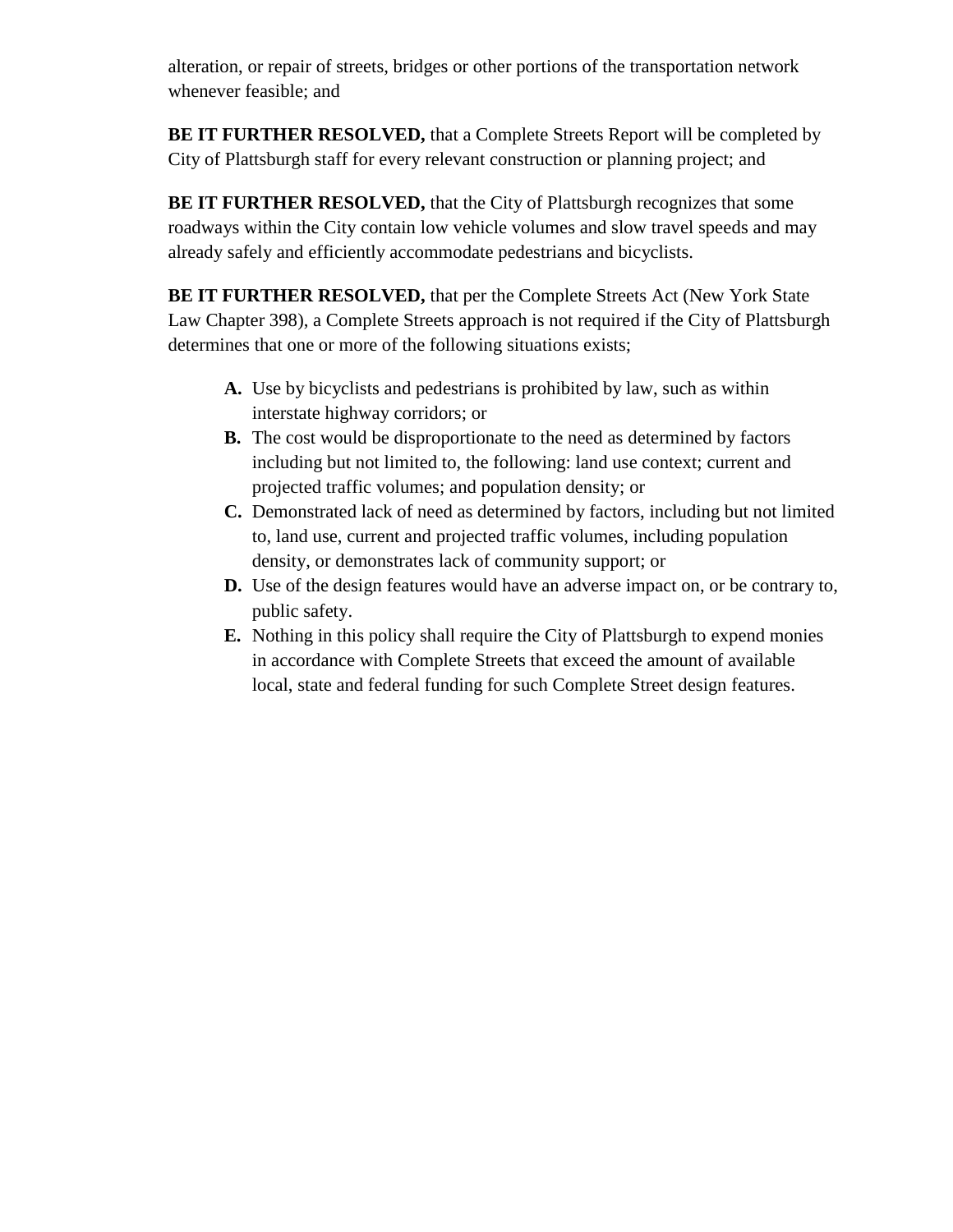## **7.8 RESOLUTION TITLE: Authorizing the transfer of funds to cover various 2021 DPW capital projects**

### **2021 Street Resurfacing (H5110.77)**

**WHEREAS, the following resolution was adopted on February 4<sup>th</sup>, 2021, and** 

**WHEREAS**, the Capital Expenditure Plan adopted January 7<sup>th</sup>, 2021, includes a Street Resurfacing & Improvements category, and

**WHEREAS**, the Infrastructure Division is establishing a 2021 Street Resurfacing project for items included in the Street Resurfacing & Improvements category of the Capital Expenditure Plan adopted January7th, 2021, and

**WHEREAS,** the cost of the 2021 Street Resurfacing project has been estimated by the Infrastructure Division for the costs to implement the planned improvements included in the street expenditure plan during 2021, as follows:

|                                                                                                                                                                                                                           | 2021<br><b>Capital</b><br>Plan                                                      | 2021<br><b>Estimated</b><br>Cost                                                    |  |
|---------------------------------------------------------------------------------------------------------------------------------------------------------------------------------------------------------------------------|-------------------------------------------------------------------------------------|-------------------------------------------------------------------------------------|--|
| Beekman Street (design)<br><b>Palmer Street</b><br><b>White Street</b><br>George Street/Water Alley<br><b>Standish Street</b><br><b>Riley Avenue</b><br><b>Miscellaneous Paving</b><br>Misc. sidewalks & ADA improvements | \$<br>200,000<br>52,000<br>25,000<br>36,000<br>44,000<br>55,000<br>25,000<br>50,000 | \$<br>200,000<br>52,000<br>25,000<br>36,000<br>44,000<br>55,000<br>25,000<br>50,000 |  |
| Total                                                                                                                                                                                                                     | \$<br>487,000                                                                       | \$<br>487,000                                                                       |  |
| Project Funding:                                                                                                                                                                                                          |                                                                                     |                                                                                     |  |
| <b>General Fund</b><br>CHIPS - NYS Funding                                                                                                                                                                                | \$<br>302,000<br><u>185,000</u>                                                     | \$<br>302,000<br><u>185,000</u>                                                     |  |
| Total                                                                                                                                                                                                                     | \$<br>487,000                                                                       | \$<br>487,000                                                                       |  |

Now therefore,

**BE IT RESOLVED**, by the Common Council of the City of Plattsburgh, New York, this 4th day of February 2021, as follows: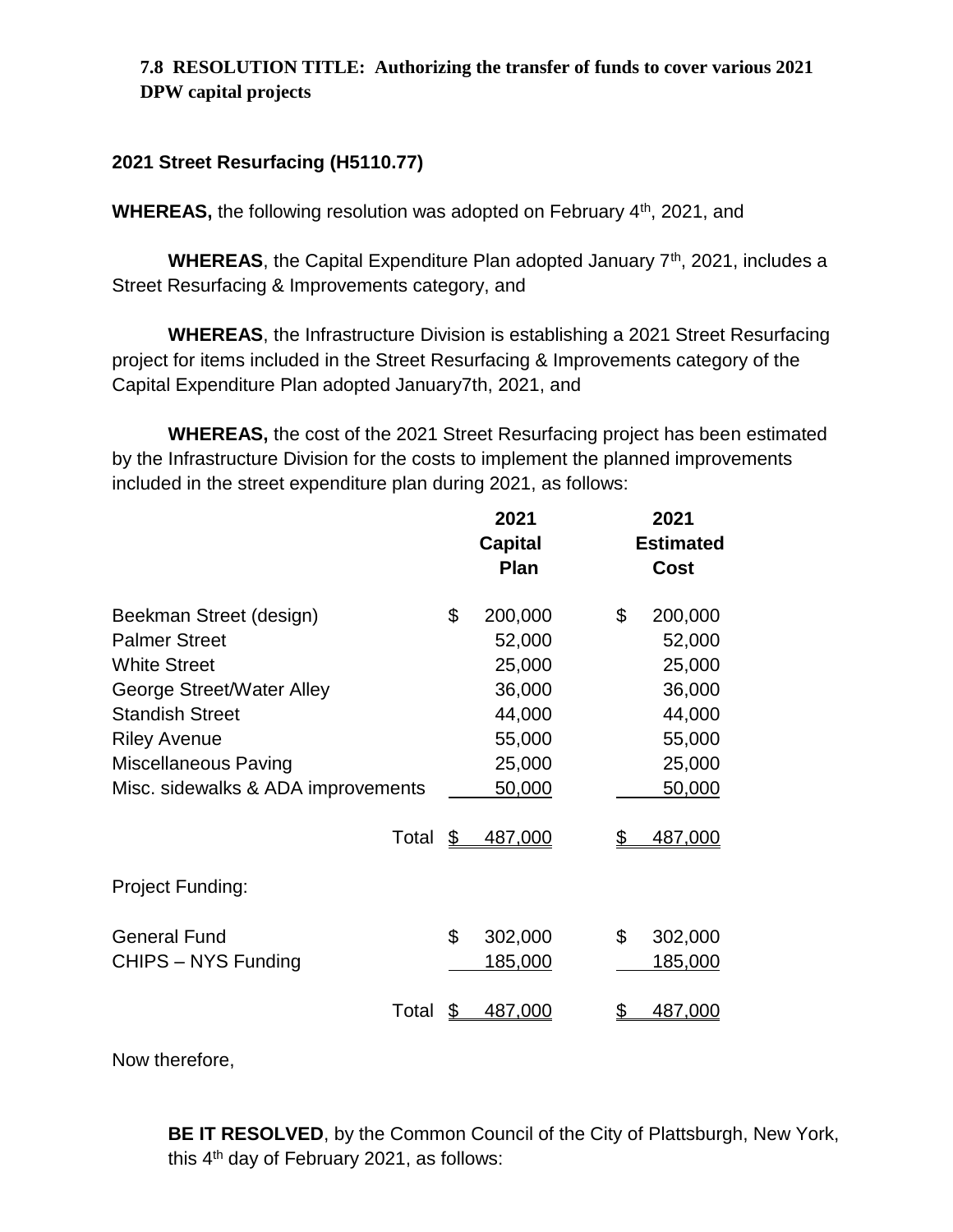- 10) That, the amount of Four Hundred Eighty-seven Thousand and 00/100 (\$487,000.00) Dollars is hereby appropriated for the capital project **2021 Street Resurfacing (H5110.77)** for the cost of the project items listed above and is hereby authorized to be expended for such purpose.
- 11) That, the amount of Three Hundred Two Thousand and 00/100 (\$302,000.00) Dollars of such appropriation be provided by an advance from the General Fund to be reimbursed by a BAN or serial bonds issued by the City of Plattsburgh as permanent funding for the project.
- 12) That, the amount of One Hundred Eight-five Thousand and 00/100 (\$185,000.00) Dollars of such appropriation be provided by funding from the Consolidated Local Street and Highway Improvement Program (CHIPS) sponsored by New York State.
- 13) That, this resolution takes effect immediately.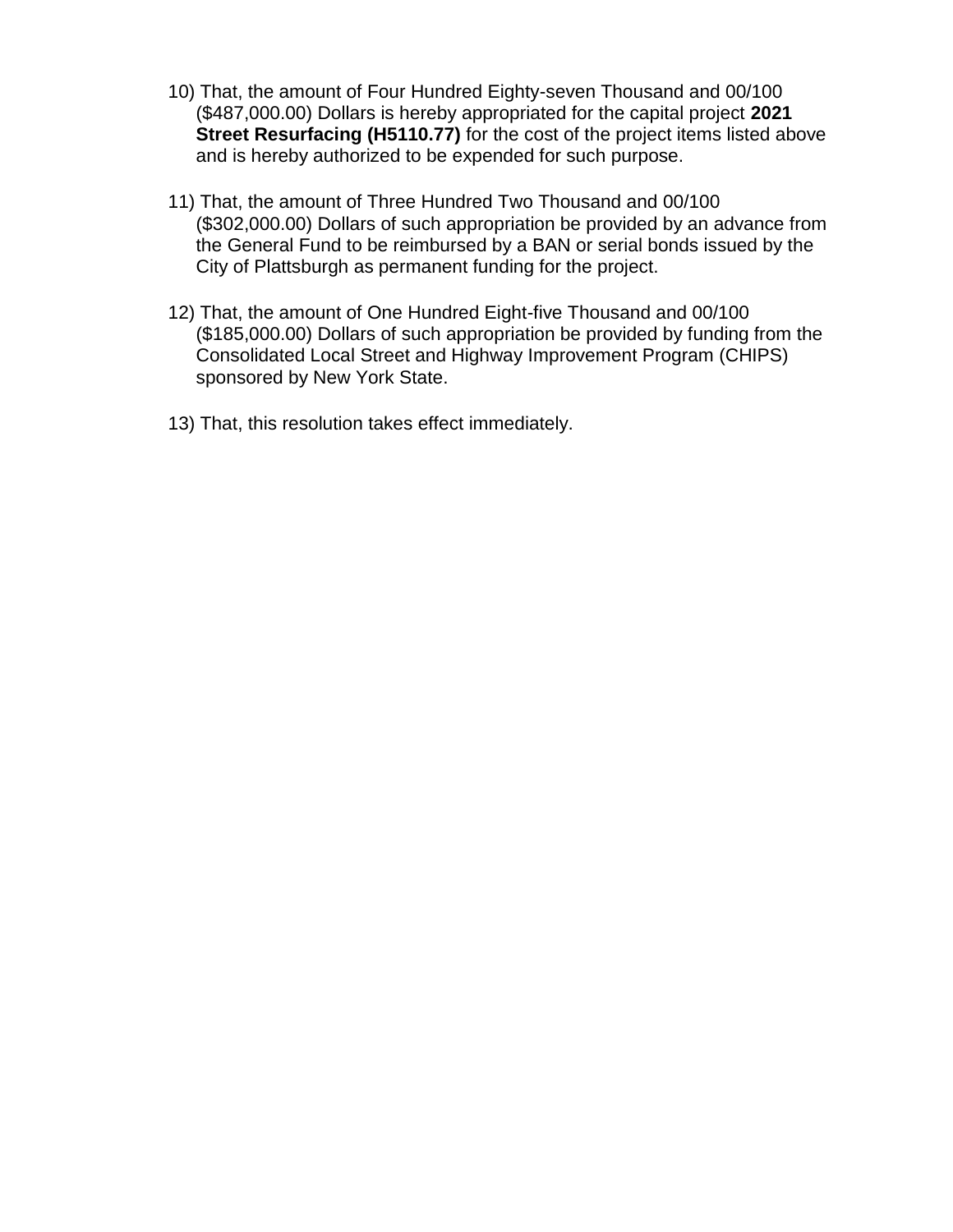## **2021 Public Service Buildings (H5110.78)**

WHEREAS, the following resolution was adopted on February 4<sup>th</sup>, 2021, and

**WHEREAS**, the Capital Expenditure Plan adopted January 7<sup>th</sup>, 2021, includes a Public Service Buildings category, and

**WHEREAS**, the Infrastructure Division desires to establish a 2021 Public Service Buildings project for items included in the Public Service Buildings category of the Capital Expenditure Plan adopted Janaury7th, 2021, and

**WHEREAS,** the cost of the 2021 Public Service Buildings project has been estimated by the Infrastructure Division for the costs of the planned expenditures to purchase items included in the expenditure plan for 2021, as follows:

|                                                        | 2021<br><b>Capital</b><br>Cost   | 2021<br><b>Estimated</b><br><b>Cost</b> |
|--------------------------------------------------------|----------------------------------|-----------------------------------------|
| DPW boiler system replacement                          | 200,000<br>\$                    | 200,000<br>\$                           |
| Total                                                  | 200,000<br>\$                    | 200,000<br><u>\$</u>                    |
| Project Funding:                                       |                                  |                                         |
| <b>Water Fund</b><br>Sewer Fund<br><b>General Fund</b> | \$<br>66,667<br>66,667<br>66,666 | \$<br>66,667<br>66,667<br>66,666        |
| Total                                                  | 200,000<br><u>\$</u>             | 200,000<br><u>\$</u>                    |

Now therefore,

**BE IT RESOLVED**, by the Common Council of the City of Plattsburgh, New York, this 4<sup>th</sup> day of February 2021, as follows:

14) That, the amount of Two Hundred Thousand and 00/100 (\$200,000.00) Dollars is hereby appropriated for the capital project **2021 Public Service Buildings (H5110.78)** for the cost of the equipment listed above and is hereby authorized to be expended for such purpose.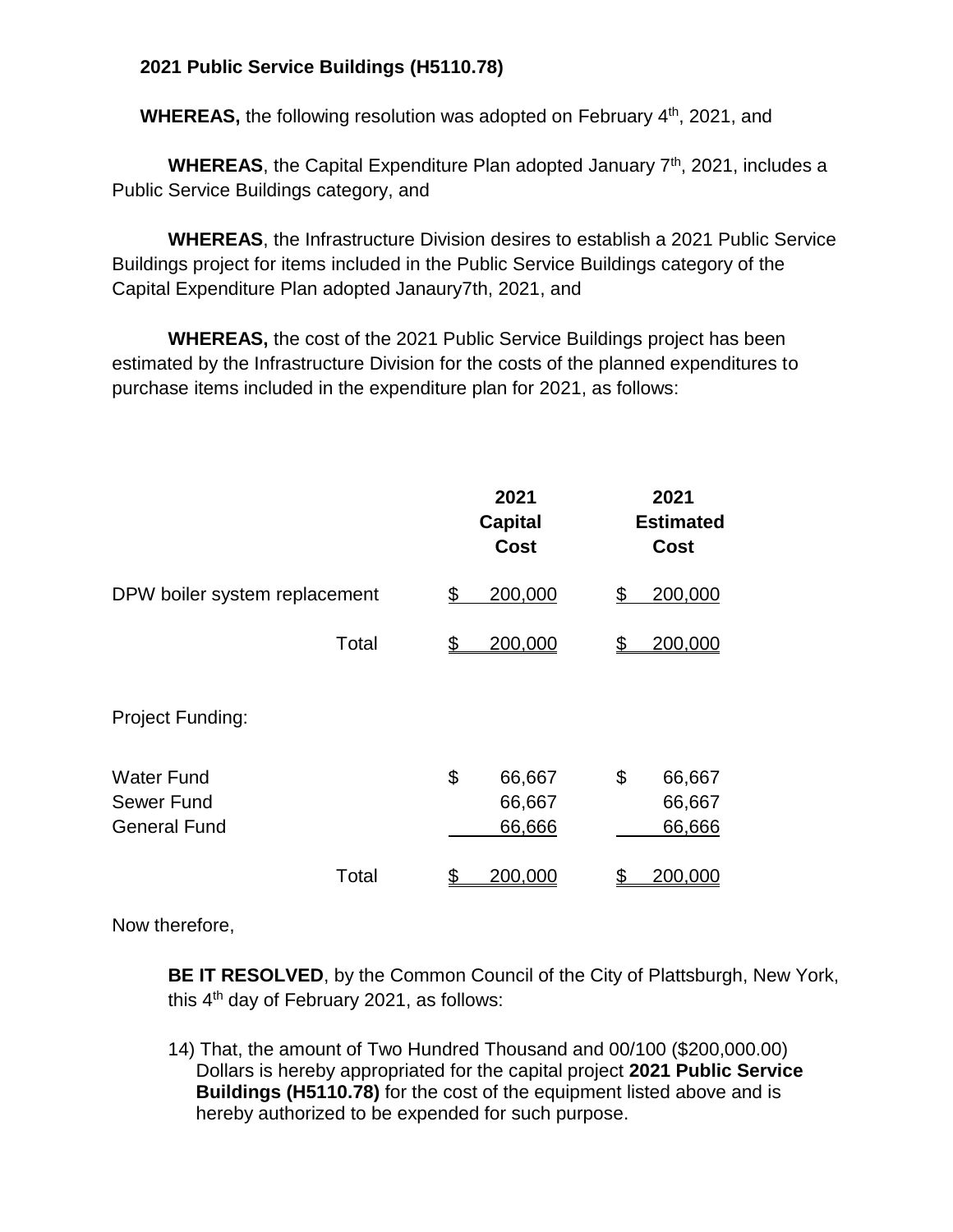- 15) That, Sixty-six Thousand Six Hundred Sixty-seven and 00/100 (\$66,667.00) Dollars of such appropriation be provided by the Water Fund.
- 16) That, Sixty-six Thousand Six Hundred Sixty-seven and 00/100 (\$66,667.00) Dollars of such appropriation be provided by the Sewer Fund.
- 17) That, Sixty-six Thousand Six Hundred Sixty-six and 00/100 (\$66,666.00) Dollars of such appropriation will be provided by the General Fund.
- 18) That, this resolution takes effect immediately.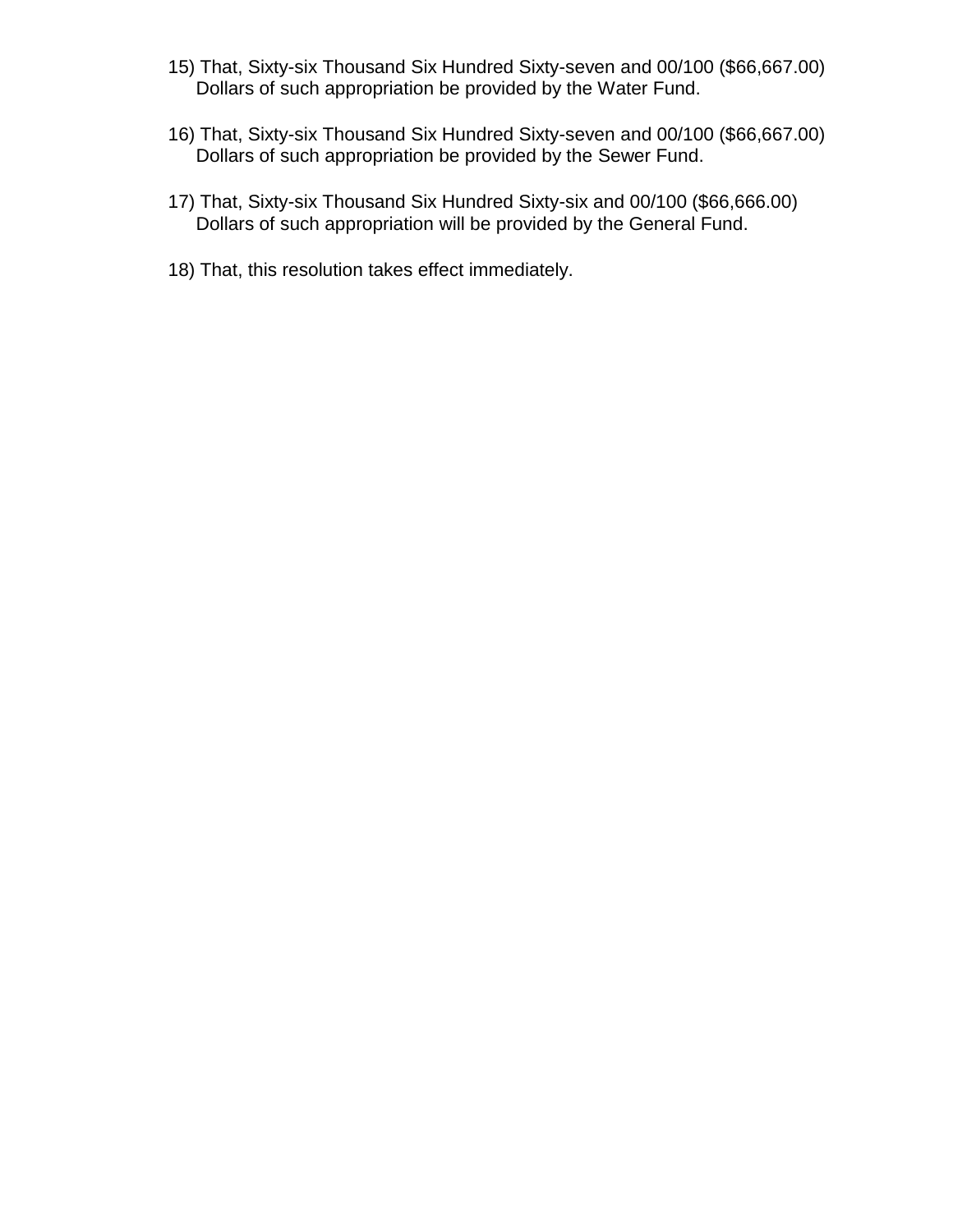### **2021 Equipment Purchase (H5110.79)**

At a regular meeting of the Common Council of the City of Plattsburgh, New York, held February 4<sup>th</sup>, 2021, the following resolution was adopted:

By Councilor (3) Seconded by Councilor

WHEREAS, the following resolution was adopted on February 4<sup>th</sup>, 2021, and

**WHEREAS**, the Capital Expenditure Plan adopted January 7<sup>th</sup>, 2021, includes a Public Service Equipment category, and

**WHEREAS**, the Infrastructure Division desires to establish a 2021 Equipment Purchase project for items included in the Public Service Equipment category of the Capital Expenditure Plan adopted January 7<sup>th</sup>, 2021, and

**WHEREAS,** the cost of the 2021 Equipment Purchase project has been estimated by the Infrastructure Division for the costs of the planned expenditures to purchase items included in the expenditure plan for 2021, as follows:

|                                                                                       | 2021<br><b>Capital</b><br><b>Cost</b>      | 2021<br><b>Estimated</b><br>Cost           | 2021<br><b>Revised</b><br>Cost    |
|---------------------------------------------------------------------------------------|--------------------------------------------|--------------------------------------------|-----------------------------------|
| Heavy duty service truck<br>Ground penetrating radar<br>Excavator forestry attachment | \$<br>105,000<br>22,000<br>20,000          | \$<br>105,000<br>22,000<br>20,000          | \$<br>105,000<br>22,000<br>20,000 |
| Total <u>\$</u>                                                                       | <u>147,000</u>                             | \$<br>147,000                              | <u>147,000</u>                    |
| Project Funding:                                                                      |                                            |                                            |                                   |
| <b>Water Fund</b><br>Sewer Fund<br><b>General Fund</b><br><b>CHIPS</b>                | \$<br>41,667<br>41,667<br>41,666<br>22,000 | \$<br>41,667<br>41,667<br>41,666<br>22,000 | \$<br>49,000<br>49,000<br>49,000  |
| Total                                                                                 | <u>147,000</u>                             | 147,000                                    | 147,000                           |

Now therefore,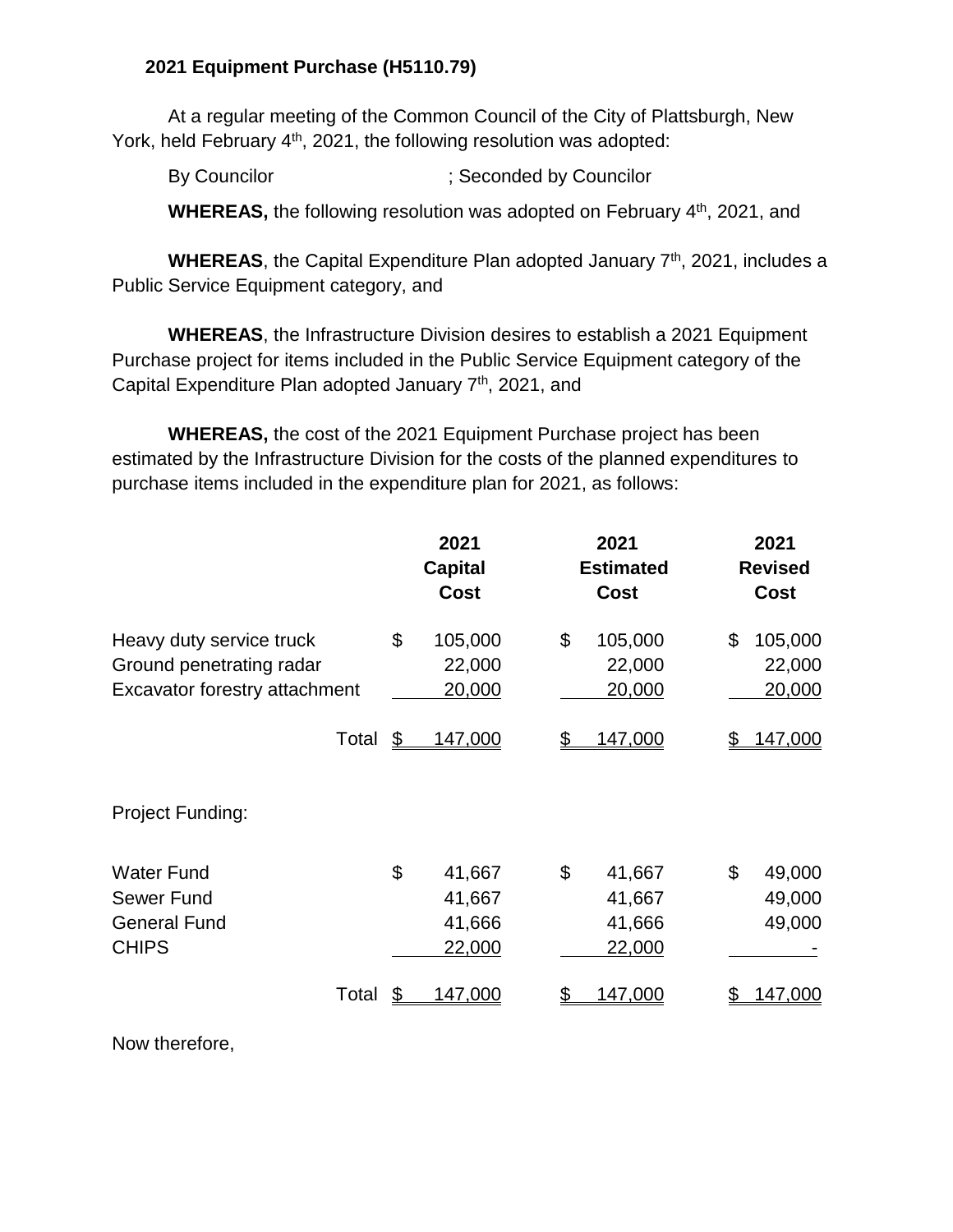**BE IT RESOLVED**, by the Common Council of the City of Plattsburgh, New York, this 4<sup>th</sup> day of February 2021, as follows:

- 19) That, the amount of One Hundred Forty-seven Thousand and 00/100 (\$147,000.00) Dollars is hereby appropriated for the capital project **2021 Equipment Purchase (H5110.79)** for the cost of the equipment listed above and is hereby authorized to be expended for such purpose.
- 20) That, Forty-nine Thousand and 00/100 (\$49,000.00) Dollars of such appropriation be provided by the Water Fund.
- 21) That, Forty-nine Thousand and 00/100 (\$49,000.00) Dollars of such appropriation be provided by the Sewer Fund.
- 22) That, Forty-nine Thousand and 00/100 (\$49,000.00) Dollars of such appropriation will be provided by the General Fund.
- 23) That, this resolution takes effect immediately.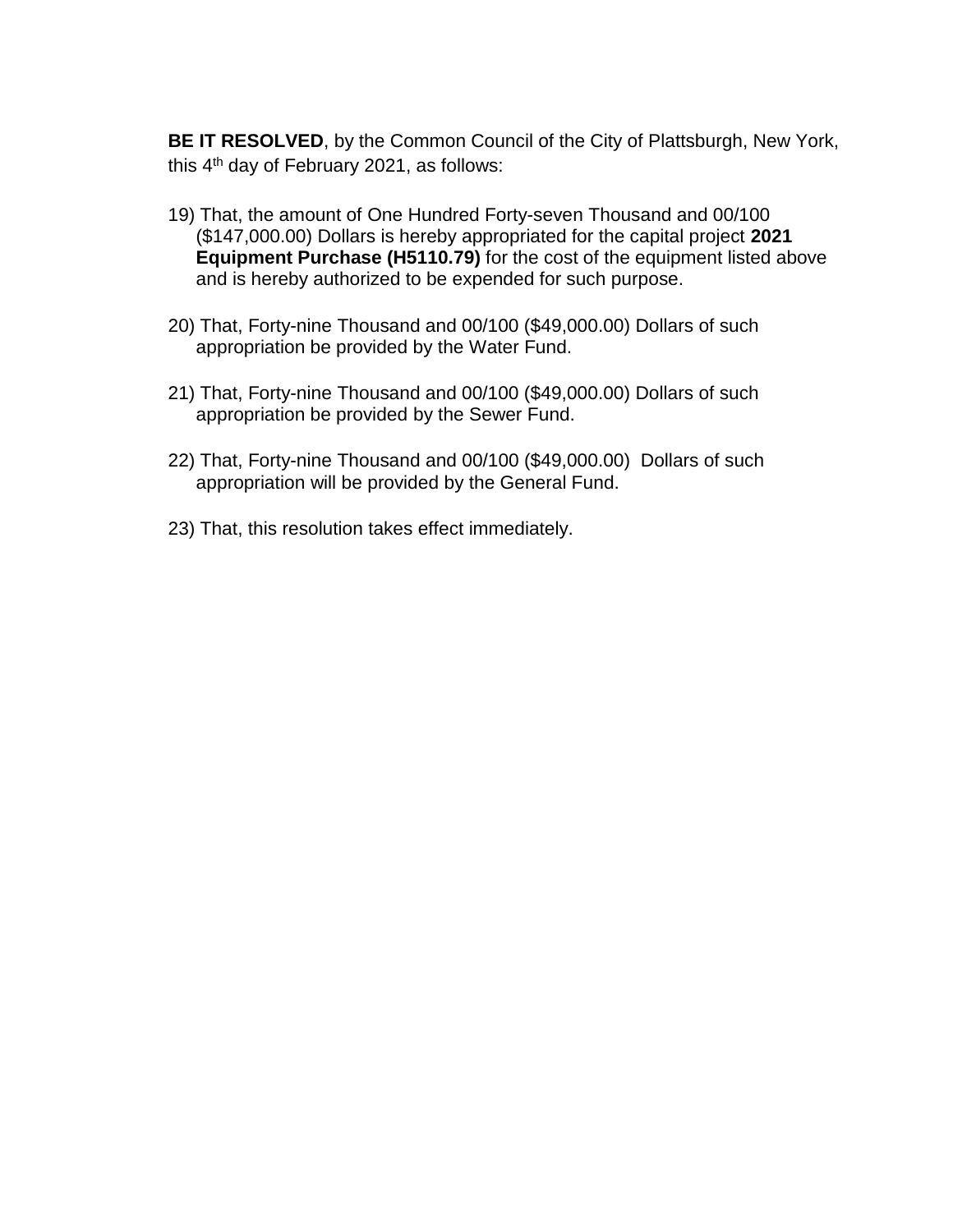#### **2021 Water System Improvements (H8320.81)**

**WHEREAS, the following resolution was adopted on February 4<sup>th</sup>, 2021, and** 

**WHEREAS**, the Capital Expenditure Plan adopted January 7<sup>th</sup>, 2021, includes a Water Distribution System category, and

**WHEREAS**, the Public Works Department is establishing a 2021 Water System Improvements project that includes a project listed in the Water Distribution System category in the Capital Expenditure Plan that was adopted January  $7<sup>th</sup>$ , 2021, and

**WHEREAS,** the cost of the 2021 Water System Improvements project has been estimated by the Public Works Department for the costs of the planned expenditures during 2021, as follows:

|                               |       | 2020<br><b>Capital</b><br>Plan | 2020<br><b>Estimated</b><br>Cost |
|-------------------------------|-------|--------------------------------|----------------------------------|
| Riley Ave. - Miller to Sailly |       | \$<br>60,000                   | \$<br>60,000                     |
|                               | Total | \$<br>60,000                   | \$<br>60,000                     |
| <b>Project Funding:</b>       |       |                                |                                  |
| <b>Water Capital Reserve</b>  |       | \$<br>60,000                   | \$<br>60,000                     |
|                               | Total | \$<br>60,000                   | \$<br>60,000                     |

Now therefore,

BE IT RESOLVED, by the Common Council of the City of Plattsburgh, New York, this 4<sup>th</sup> day of February 2021, as follows:

- 24) That, the amount of Sixty Thousand and 00/100 (\$60,000.00) Dollars is hereby appropriated for the capital project **2021 Water System Improvements (H8320.81)** for the cost of the improvements listed above and is hereby authorized to be expended for such purpose.
- 25) That, Sixty Thousand and 00/100 (\$60,000.00) Dollars of such appropriation be provided by advances from the Water Capital Reserve Fund.

26) That, this resolution takes effect immediately.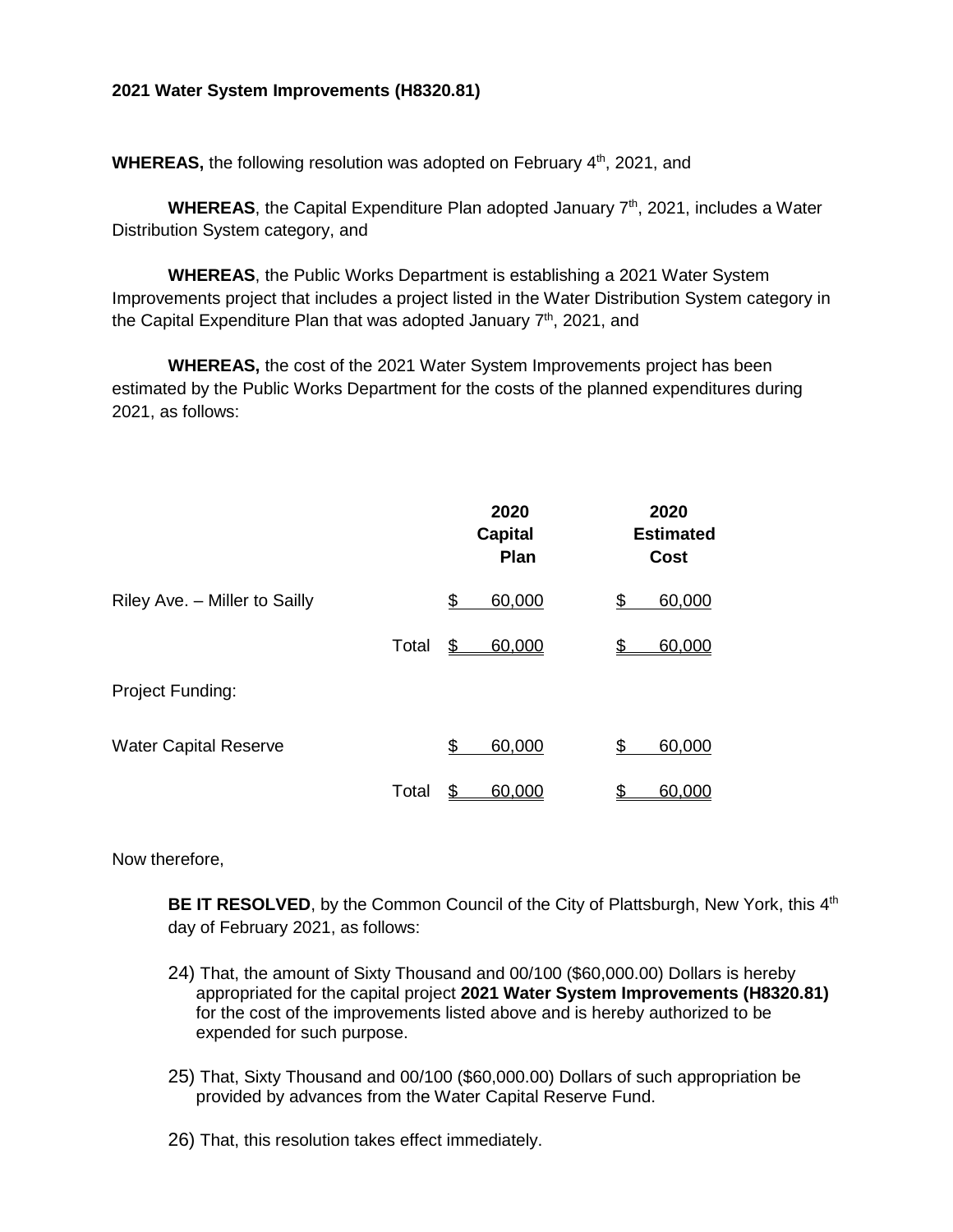## **2021 Sanitary Sewer (Project H8130.67)**

**WHEREAS, the following resolution was adopted on February 4<sup>th</sup>, 2021, and** 

WHEREAS, the Capital Expenditure Plan adopted January 7<sup>th</sup>, 2021, includes a Sanitary Sewer category, and

**WHEREAS**, the Environmental Services Department is establishing a 2021 Sanitary Sewer project that is included in the Capital Expenditure Plan adopted January 7<sup>th</sup>, 2021, and

**WHEREAS,** the cost of the 2021 Sanitary Sewer project has been estimated by the Environmental Services Department to provide for cost the construction of the project, as follows:

|                              |       | 2021<br><b>Capital</b><br><b>Plan</b> | 2021<br><b>Estimated</b><br><b>Cost</b> |
|------------------------------|-------|---------------------------------------|-----------------------------------------|
| River Run - Slip Line        |       | 150,000<br>\$                         | 150,000<br>\$                           |
|                              | Total | 150,000<br>\$                         | 150,000<br>\$                           |
| <b>Project Funding:</b>      |       |                                       |                                         |
| <b>Sewer Capital Reserve</b> |       | 150,000<br>\$                         | 150,000<br>\$                           |
|                              | Total | 150,000                               | 150,000<br>\$                           |
|                              |       |                                       |                                         |

Now therefore,

**BE IT RESOLVED**, by the Common Council of the City of Plattsburgh, New York, this 4<sup>th</sup> day of February 2021, as follows:

1) That, the amount of One Hundred Fifty Thousand and 00/100 (\$150,000.00) Dollars be and it is hereby appropriated to the Capital Project **2021 Sanitary Sewer (Project H8130.67)** for the cost of the Capital Project described above and is hereby authorized to be expended for such purpose.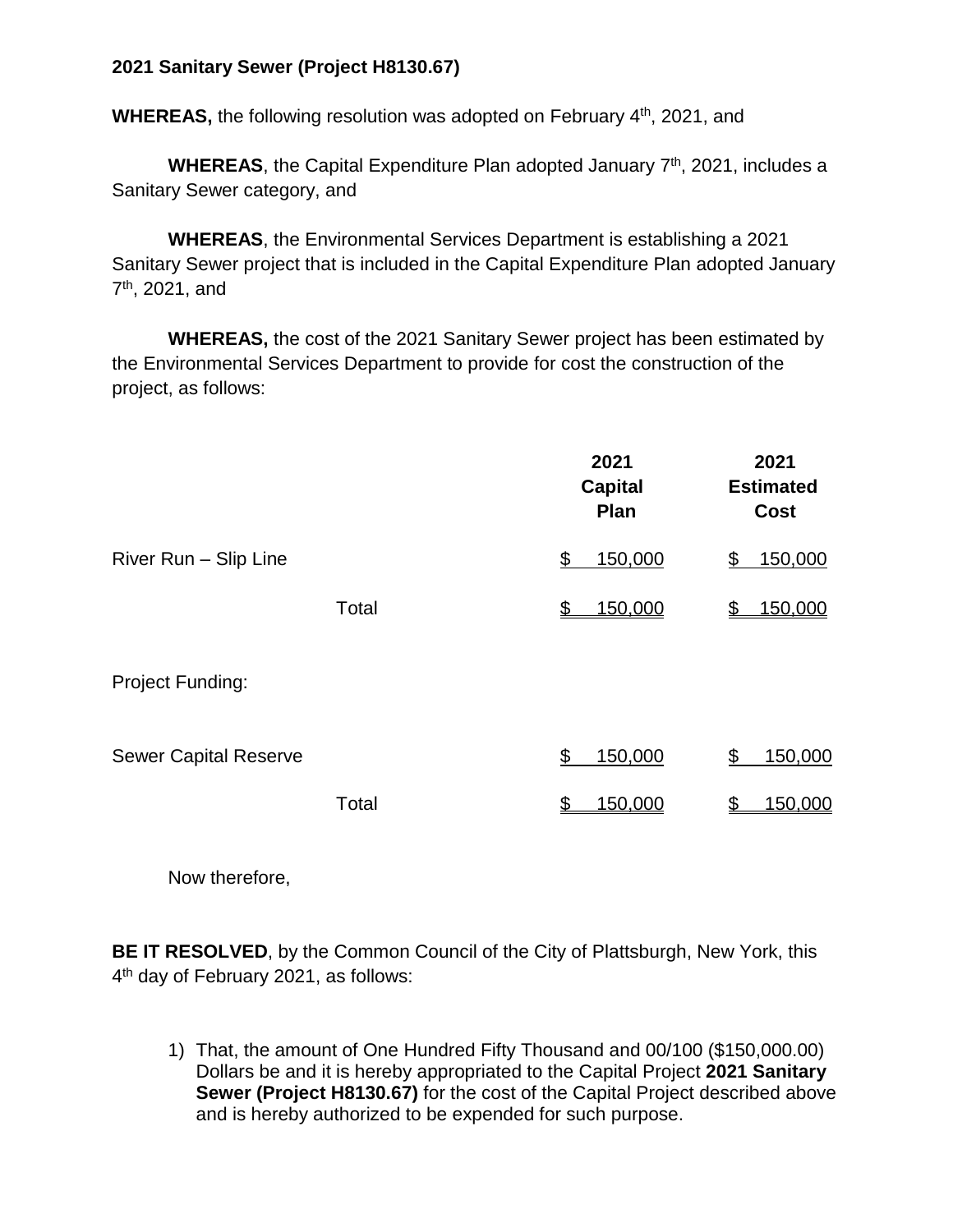- 2) That, One Hundred Fifty Thousand and 00/100 (\$150,000.00) Dollars of such appropriation is available and will be provided by the Sewer Capital Reserve fund.
- 3) That, this resolution takes effect immediately.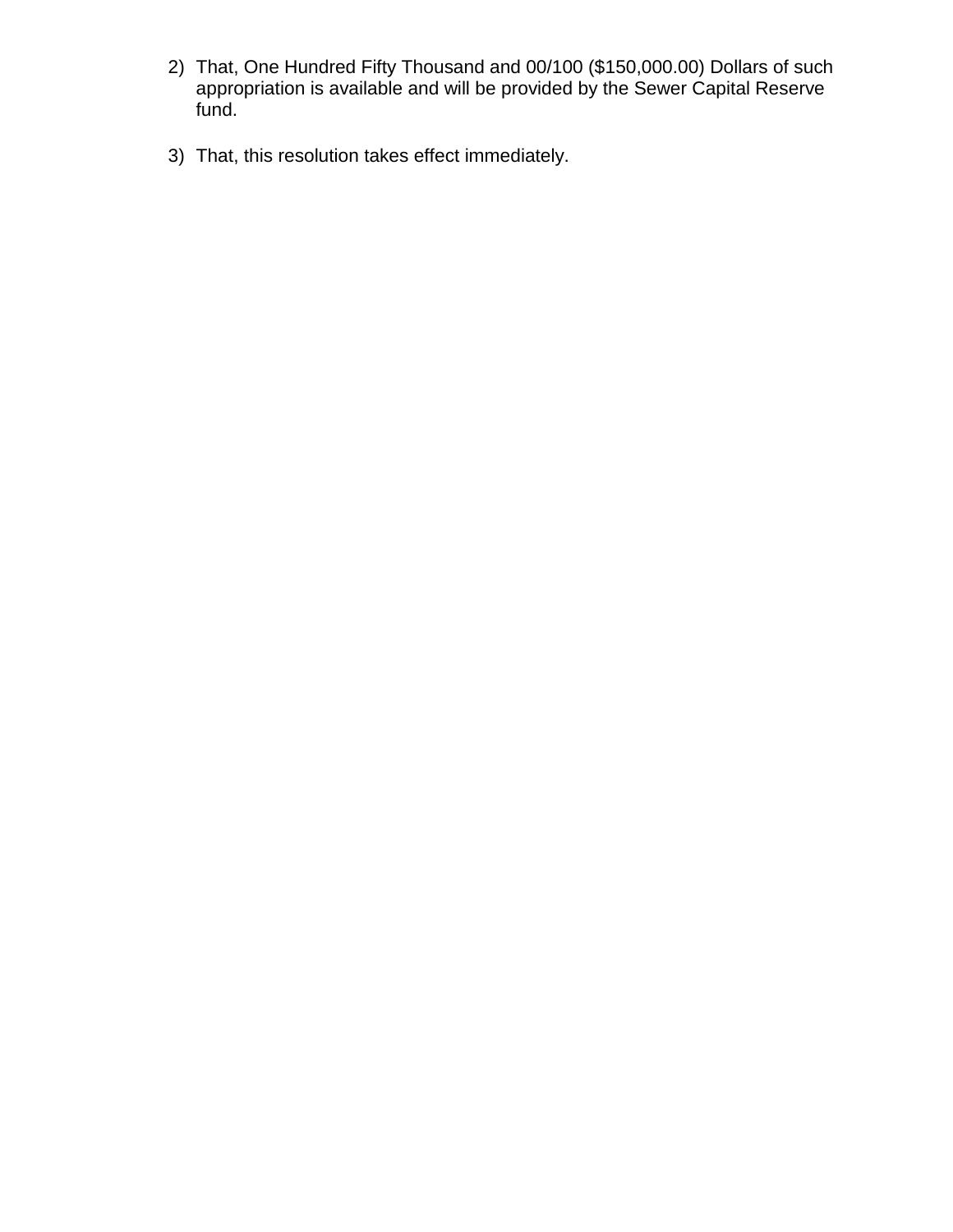#### **7.9 RESOLUTION TITLE: Increase Appropriation for Footbridge Capital Project**

**WHEREAS**, NYSDEC requires municipalities to control and/or reduce the volume and frequency of Combined Sewer Overflows (CSOs), and

**WHEREAS**, NYSDEC has a Water Quality Improvement Program (WQIP) that can provide grant funds toward such improvements; and

**WHEREAS**, A Capital Project Exists for beginning the engineering and other work necessary for applying to NYSDEC for WQIP grant funds; and

**WHEREAS**, Additional appropriation is needed to provide for the engineering and other work to make the City's application more competitive.

**NOW, THEREFORE, BE IT RESOLVED, The Common Council Authorizes the increase in appropriation to Capital Project H8130.65 by \$50,000 from the Sewer Reserve to a total of \$100,000:**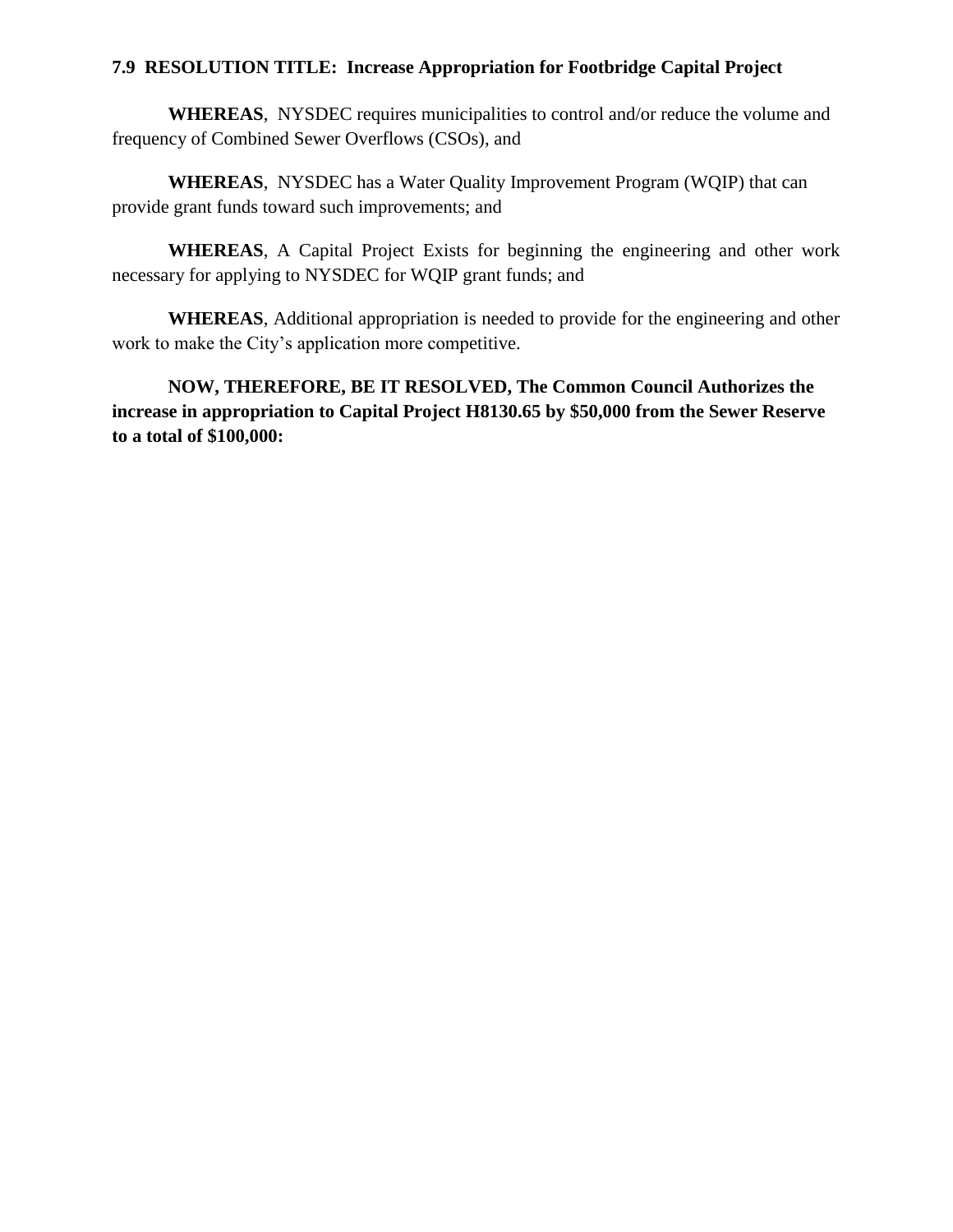**WHEREAS, the following resolution was adopted on February 4<sup>th</sup>, 2021, and** 

**WHEREAS**, the Capital Expenditure Plan adopted January 10<sup>th</sup>, 2019, includes a Sanitary Sewer category, and

**WHEREAS**, the Infrastructure Division is establishing a 2019 Lower Saranac Crossing Sewer Capacity Expansion project included in the Sanitary Sewer category under the CSO-LTCP-CAPS item of the Capital Expenditure Plan adopted January  $10<sup>th</sup>$ , 2019, and

**WHEREAS,** the cost of the 2019 Lower Saranac Crossing Sewer Capacity Expansion project has been estimated by the Infrastructure Division for the costs of the planned expenditures during 2019, and is being revised for 2021, as follows:

|                                  |       |    | 2019<br><b>Capital</b><br>Plan | 2019<br><b>Estimated</b><br><b>Cost</b> |    | 2021<br><b>Revised</b><br><b>Cost</b> |
|----------------------------------|-------|----|--------------------------------|-----------------------------------------|----|---------------------------------------|
| <b>Footbridge Sewer Capacity</b> |       | \$ | 50,000                         | 50,000<br>\$                            | \$ | 100,000                               |
| Expansion                        | Total | \$ | 50,000                         | 50,000<br>\$.                           |    | 100,000                               |
| Project Funding:                 |       |    |                                |                                         |    |                                       |
| <b>Sewer Capital Reserve</b>     |       | S  | 50,000                         | 50,000<br>\$                            | S  | 100,000                               |
|                                  | Total |    | 50,000                         | 50,000                                  |    | 100,000                               |

Now therefore,

BE IT RESOLVED, by the Common Council of the City of Plattsburgh, New York, this 4<sup>th</sup> day of February 2021, as follows:

1) That, the amount of One Hundred Thousand and 00/100 (\$100,000.00) Dollars is hereby appropriated for the capital project **2019 Lower Saranac Crossing Sewer Capacity Expansion (H8130.65)** for the cost of the equipment listed above and is hereby authorized to be expended for such purpose.

- 2) That, One Hundred Thousand and 00/100 (\$100,000.00) Dollars of such appropriation be provided by the Sewer Capital Reserve.
- 3) That, this resolution takes effect immediately.